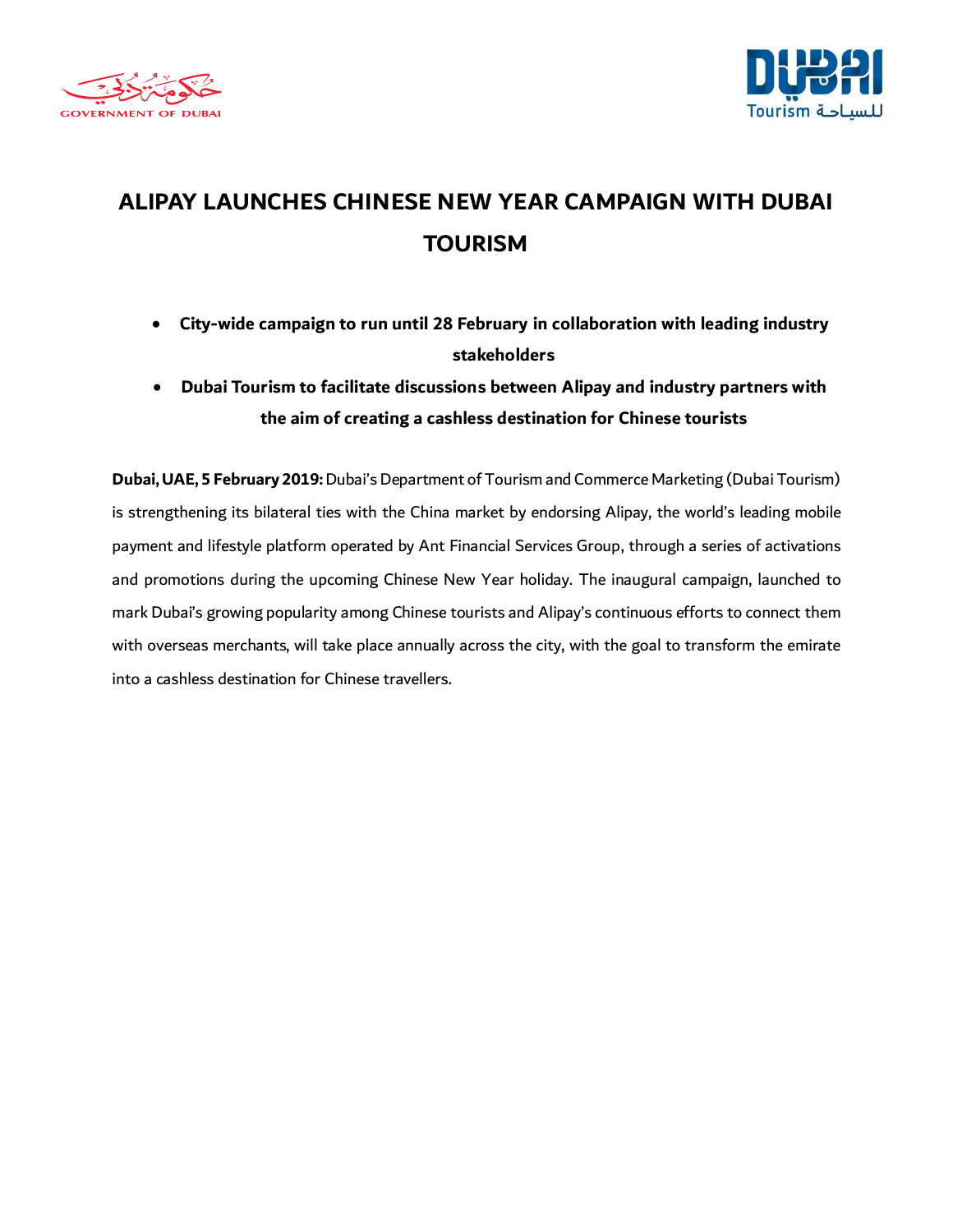



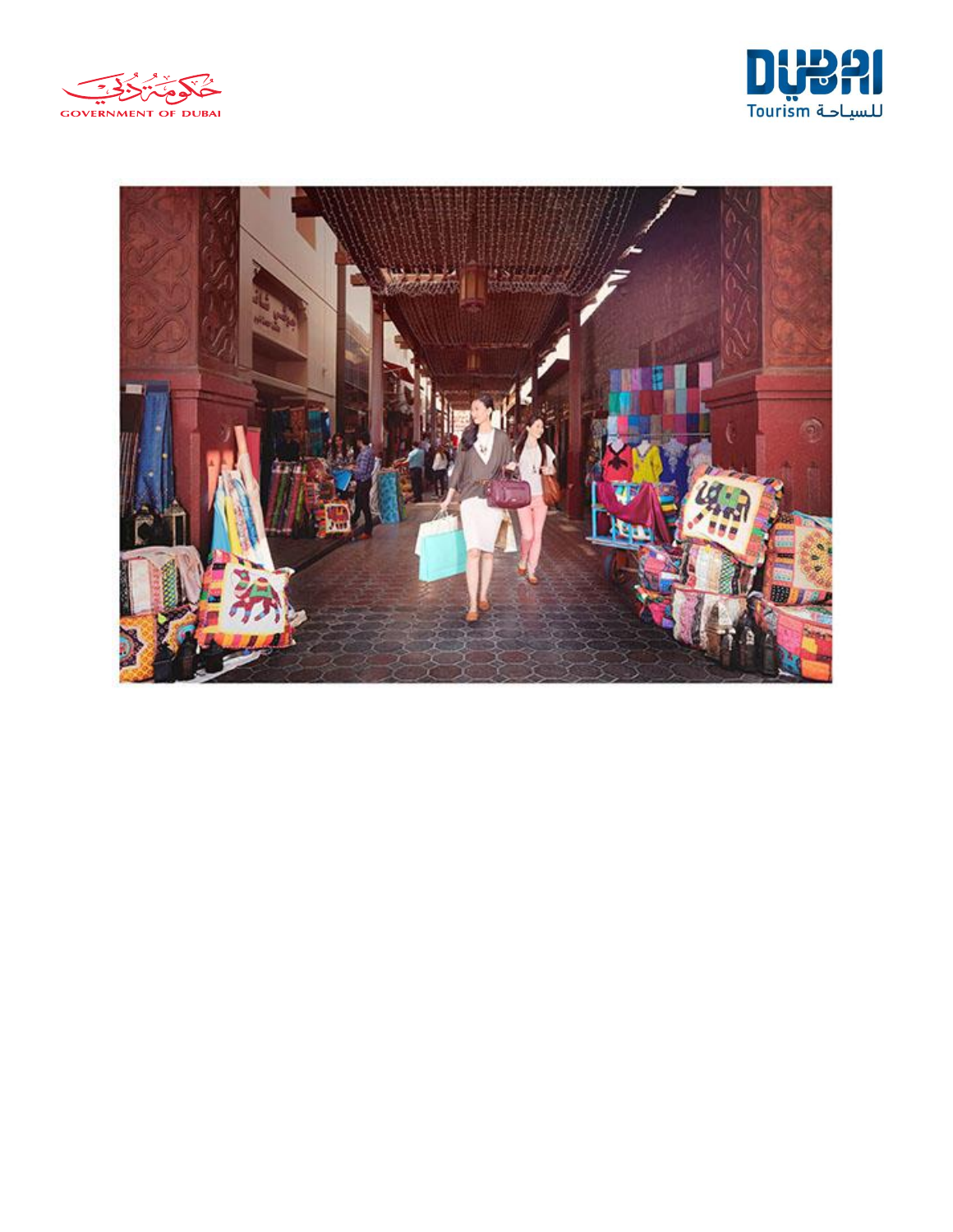



As part of the ongoing partnership, Dubai Tourism will continue to amplify Alipay's prominent role in the market to bring further awareness to the industry's network of stakeholders, facilitating future collaborations with a wide range of retail partners.Underlining the remarkable growth and the importance of tourism from China to the emirate, the city welcomed 779,000 visitors between January and November 2018, representing a 12 percent increase on the year before. The department is continuously exploring ways of accommodating the needs of its guests, with travellers now able to visit a wide variety of attractions and retail outlets across the city, paying in Chinese Yuan (RMB) via the Alipay app on check out.

**Li Wang, Director of Alipay, said:** "We are excited to embark on the journey with Dubai Tourism at this perfect timing. Chinese New Year is the most important holiday for Chinese as well as the biggest campaign for Alipay. We are keen to work with Dubai Tourism to provide seamless payment and travel

experiences to Chinese tourists. Together with our partners in Dubai, we are committed to create value for merchants and retailers in Dubai, better connecting them with Chinese tourists."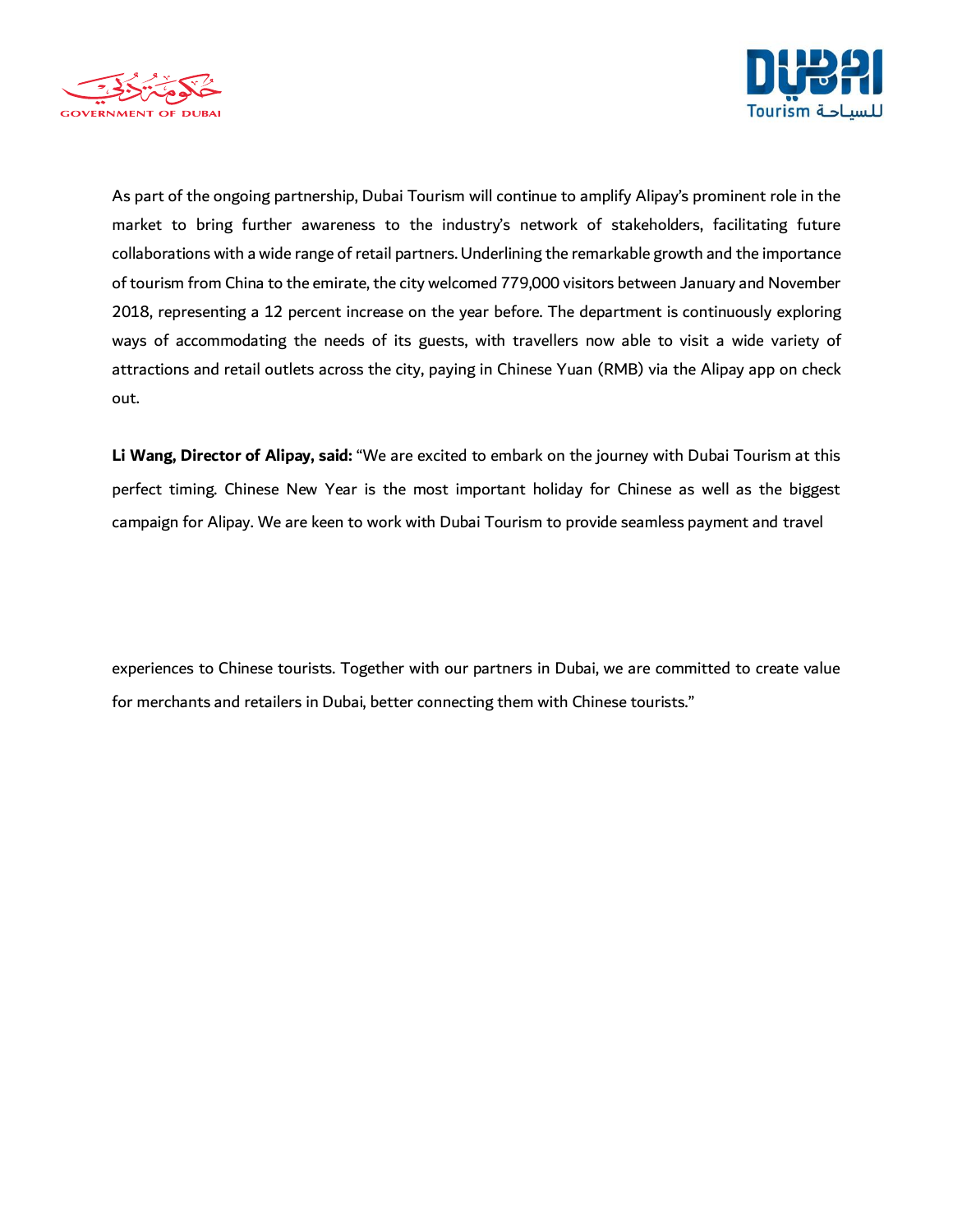





The Chinese New Year campaign will run until 28 February with a series of promotions available across all of Alipay's merchants in the emirate, including some of the city's world-renowned landmarks and tourist attractions, enabling visitors to enjoy seamless payment experiences as they would do at home, as well as rebates and discounts across the city. Alipay has reached full coverage in Dubai Duty Free, Dubai Airport, and Atlantis, The Palm, including key attractions The Lost Chambers Aquarium and Aquaventure Waterpark, as well as covering the majority of retailers in The Dubai Mall. The campaign builds on the expanding alliance between Dubai Tourism and Alipay, which has already resulted in record numbers of daily active users across the city, in the weeks leading up to the holiday period.

**Issam Kazim, CEO, Dubai Corporation for Tourism and Commerce Marketing, said: "As Dubai continues** to gain traction as a preferred destination of choice for Chinese travellers, we are actively working with our public and private sector partners to facilitate city-wide engagement, tapping into the true potential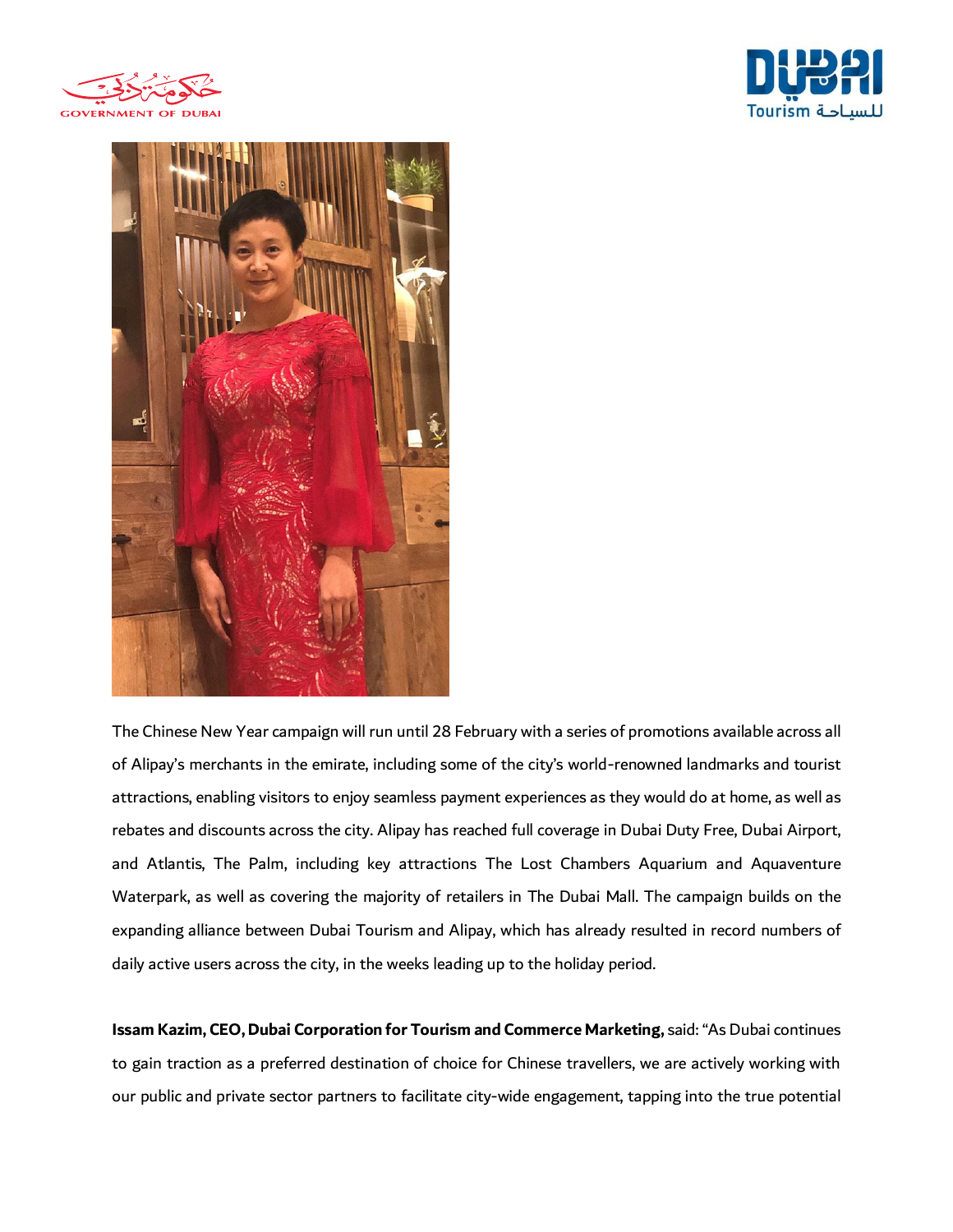



of this key market. Our ongoing partnership with Alipay is testament to our commitment to providing seamless payment and travel experiences to our guests, and is underpinned by the emirate's China Readiness Strategy, which incorporates a series of largescale initiatives in collaboration with key strategic partners with the shared goal of further enhancing the visitor experience of Chinese tourists in Dubai."



With plans underway for Dubai Tourism and Alipay to sign a Memorandum of Understanding (MoU) to continue building on and cementing their strong relationship through numerous future collaborations, the efforts of both parties are united, as they work together to position Dubai as the destination of choice for tourists from China.